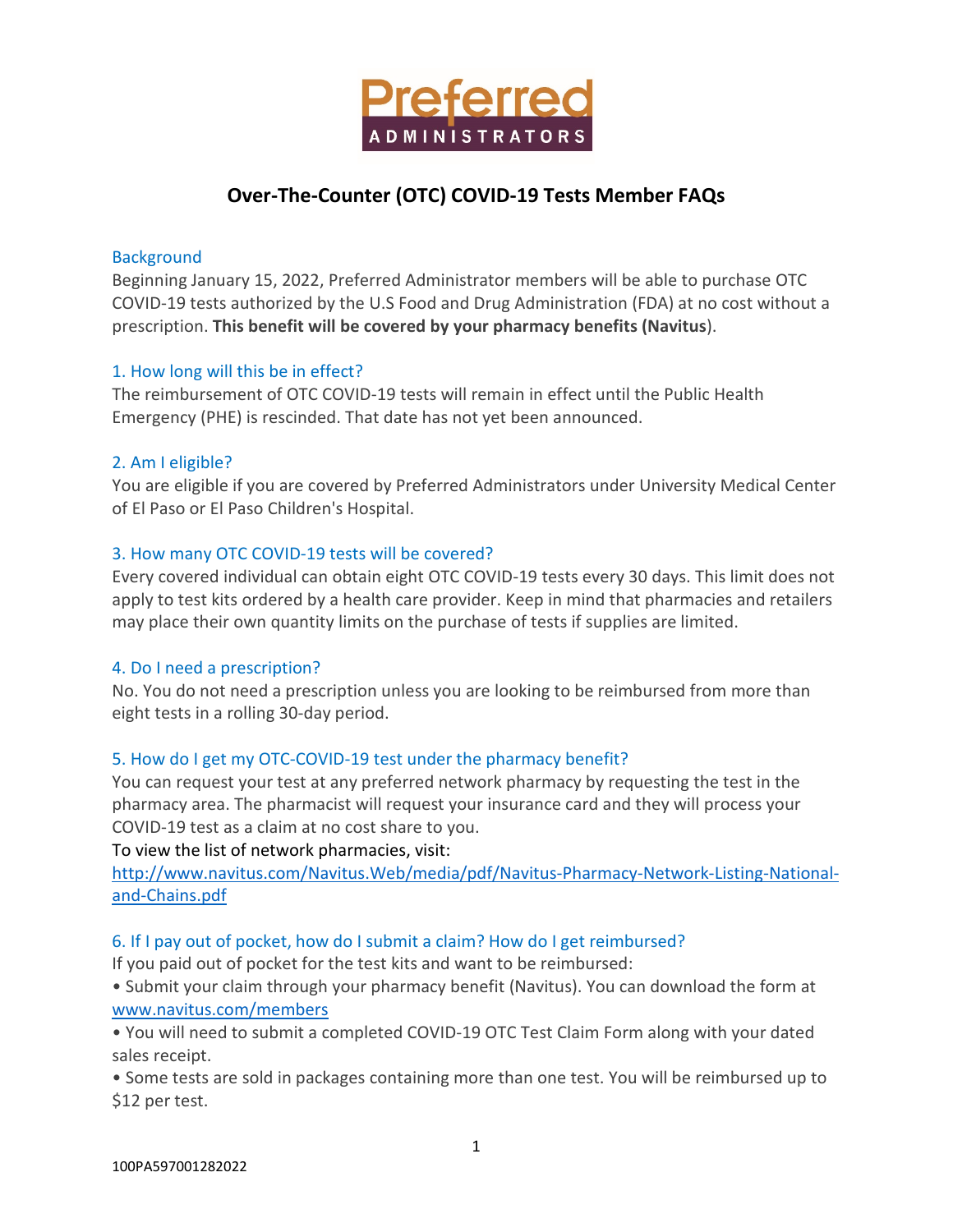#### 7. Is there a timeframe to submit my reimbursement?

There is no timeframe at this time.

8. How long will it take for Navitus to process my reimbursement? Standard time is 45 days.

#### 9. How will my reimbursement be sent?

Your reimbursement will be mailed to the address on file with Navitus.

# 10.Are reimbursement checks processed under the Subscriber or member submitting the request?

Reimbursements checks for members over the age of 18 years will be issued to the Subscriber unless otherwise noted on the form.

#### 11. Can I submit a reimbursement prior to January 15, 2022?

No, you can only submit on or after January 15, 2022.

#### 12. Can I use the Navitus member portal to submit DMR claims?

No. DMR claims cannot be submitted through the Navitus member portal at this time.

#### 13. Can I use my FSA card to purchase COVID-19 tests?

Yes. You can use your FSA card to purchase COVID-19 tests. However, if you pay for the OTC COVID-19 test kits with your FSA card, you cannot submit for reimbursement.

# 14. Which OTC COVID-19 tests qualify?

In order to qualify, OTC COVID-19 tests must be FDA-authorized. Examples include, but are not limited to:

- BinaxNOW COVID-19 Antigen Self-Test
- CareStart COVID-19 Antigen Home Test
- Ellume COVID-19 Home Test
- Flowflex COVID-19 Antigen Home Test
- iHealth COVID-19 Antigen Rapid Test
- InteliSwab COVID-19 Rapid Test
- QuickVue At-Home OTC COVID-19 Test

#### 15. Where can I get tested if there are no OTC COVID-19 tests available?

The U.S. Department of Health and Human Services (HHS) is providing up to 50 million at-home tests to community health centers and Medicare-certified clinics for distribution at no cost to patients and community members. A list of community-based sites can be found here: [https://www.hhs.gov/coronavirus/community-based-testing-sites/index.html.](https://www.hhs.gov/coronavirus/community-based-testing-sites/index.html)